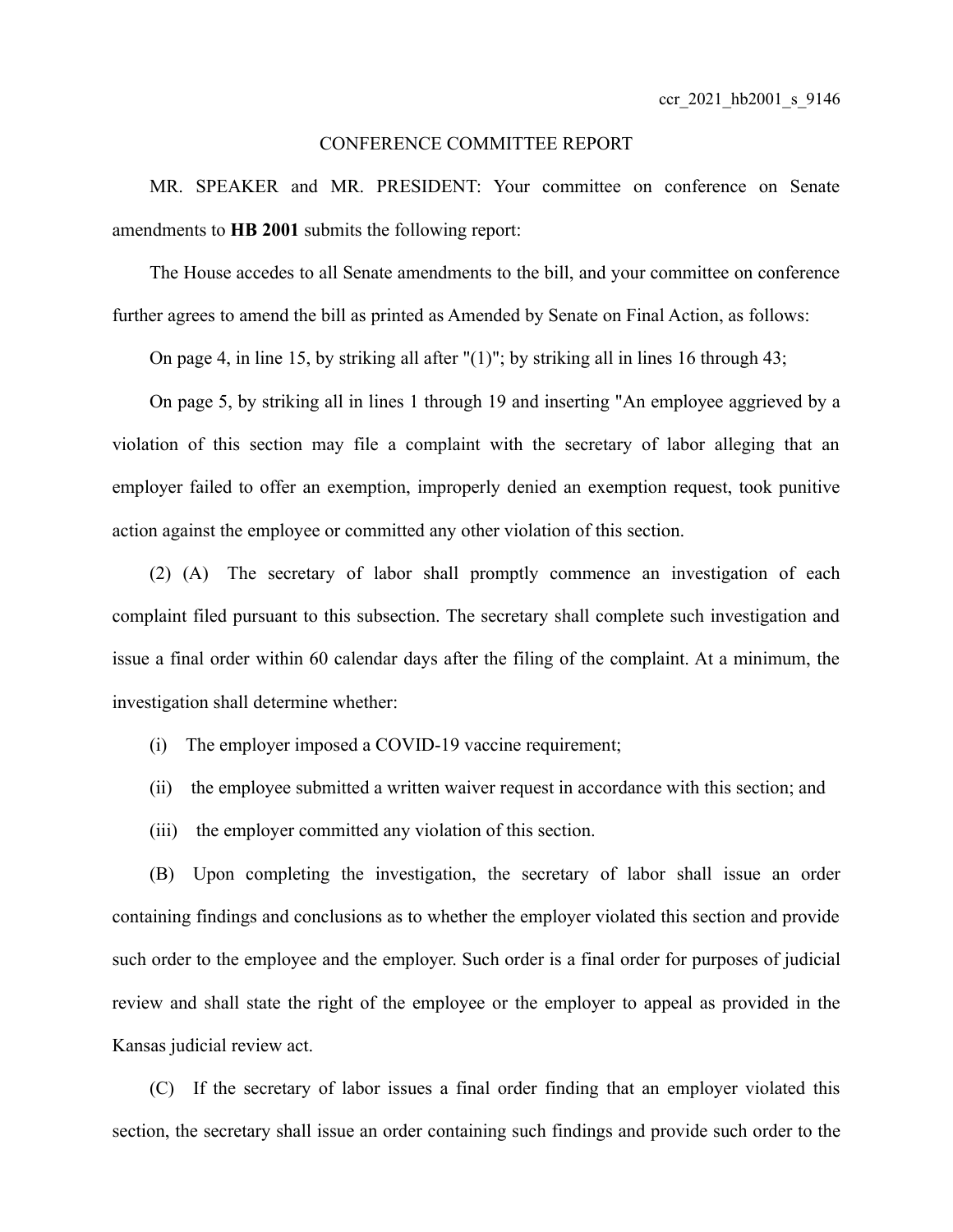employee, the employer and the attorney general.

(3) (A) Except as provided in paragraph (3)(B), upon receipt of an order from the secretary of labor pursuant to paragraph (2), the attorney general shall secure enforcement of such order by filing an action in an appropriate district court to impose civil penalties.

(B) The attorney general shall not file a civil action against an employer if the employer reinstates the terminated employee with back pay to the date that the complaint was received by the secretary of labor under this subsection.

(C) In an action filed pursuant to this subsection, the court may impose a civil penalty not to exceed:

(i) \$10,000 per violation for an employer with fewer than 100 employees; or

(ii) \$50,000 per violation for an employer with 100 or more employees.

(D) In determining the amount of the civil penalty for a violation, the court may consider the following factors:

(i) Whether the employer knowingly and willfully violated this section;

(ii) whether the employer has shown good faith in attempting to comply with this section;

(iii) whether the employer has taken action to correct the violation;

(iv) whether the employer has been previously assessed a civil penalty for violating this section; and

(v) any other mitigating or aggravating factor that fairness or due process requires.";

Also on page 5, in line 24, by striking "state general fund" and inserting "employment security fund, established by K.S.A. 44-712, and amendments thereto"; in line 25, by striking all after " $(d)$ "; by striking all in lines 26 through 43;

On page 6, by striking all in lines 1 through 34; in line 35, by striking  $(2)$ ";

On page 7, following line 22, by inserting: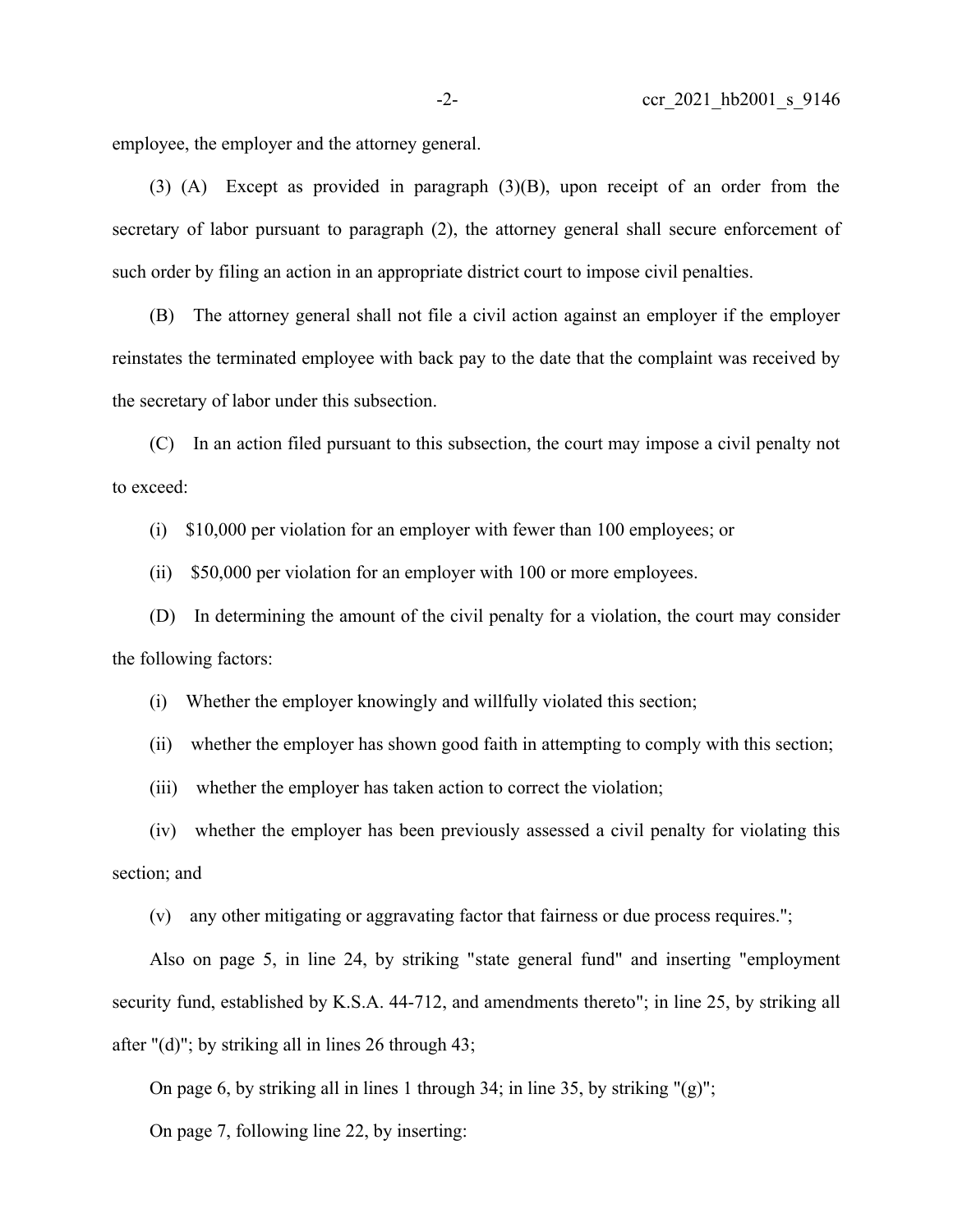"Sec. 2. (a) An individual aggrieved by a violation of section 1, and amendments thereto, who has filed a claim for benefits under the employment security law and who is otherwise eligible for benefits under the employment security law shall not become ineligible for benefits pursuant to K.S.A. 44-705, and amendments thereto, or be disqualified from receiving benefits pursuant to K.S.A. 44-706, and amendments thereto, on the grounds that the claimant:

(1) Was discharged or suspended for misconduct if the employer's conduct in discharging or suspending such claimant was a violation of section 1, and amendments thereto; or

(2) has declined to accept work that requires compliance with a COVID-19 vaccine requirement if the claimant has requested an exemption from the prospective employer in accordance with section 1, and amendments thereto, and such request was denied. In such case, such work for such claimant shall be deemed not to constitute suitable work for purposes of the employment security law.

(b) (1) Notwithstanding the time limitations of K.S.A. 44-709, and amendments thereto, the provisions of K.S.A. 44-706, and amendments thereto, or any other provision of the employment security law to the contrary, a claimant upon request shall be retroactively paid benefits for any week that the claimant would otherwise have been eligible for such benefits, if such claimant was disqualified from receiving such benefits during the period of September 9, 2021, through the effective date of this act on the grounds that the claimant was discharged or suspended for misconduct as the result of the claimant's refusal to comply with a COVID-19 vaccine requirement after the claimant requested an exemption or accommodation from such requirement provided by state or federal law and such request was denied.

(2) The secretary of labor shall independently review any claims denied during the period of September 9, 2021, through the effective date of this act to determine if the claimant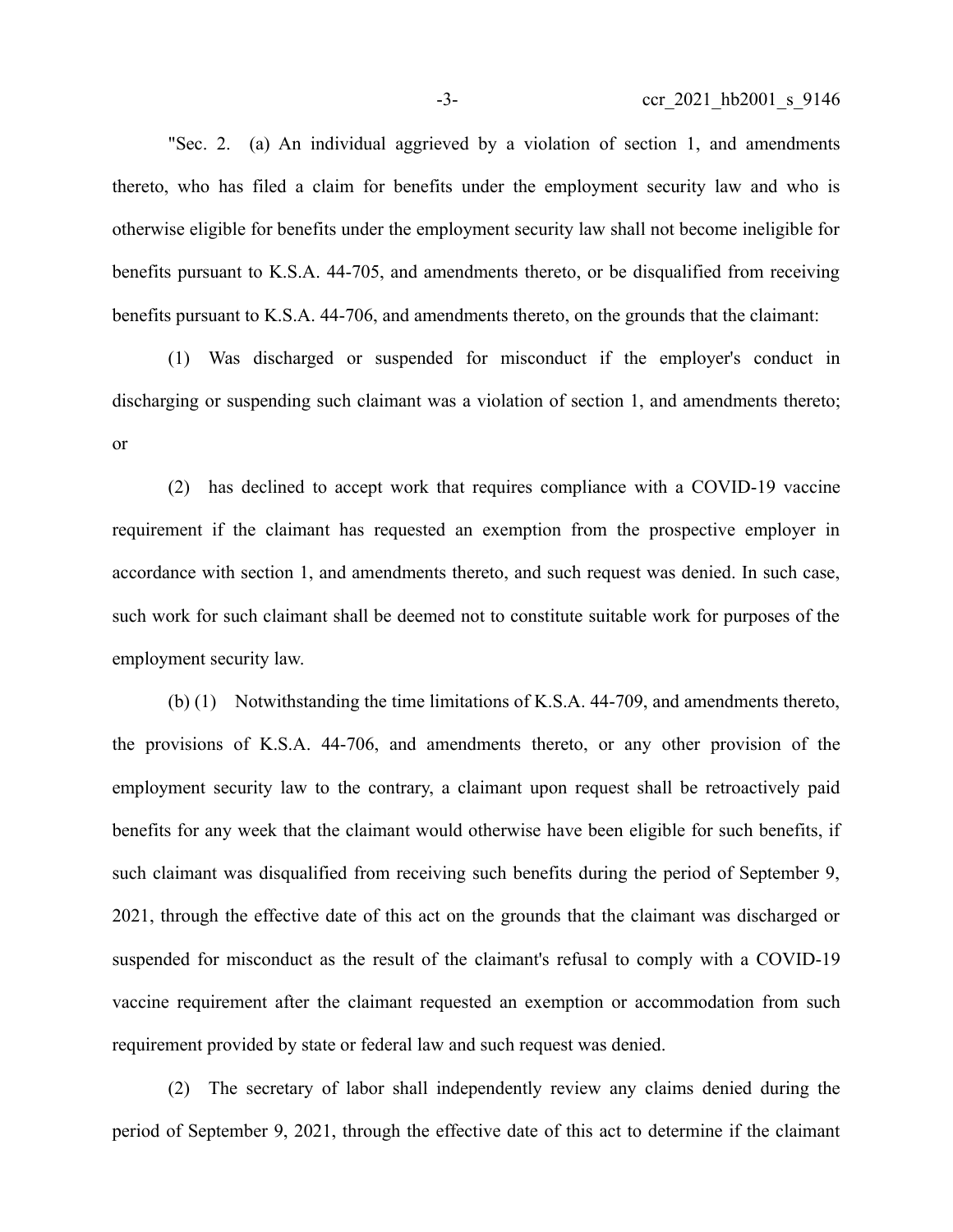was disqualified from receiving benefits on the grounds that the claimant was discharged or suspended for misconduct as the result of the claimant's refusal to comply with a COVID-19 vaccine requirement after the claimant requested an exemption or accommodation from such requirement provided by state or federal law and such request was denied. If the claimant has not requested retroactive payment of such benefits as provided by paragraph (1), the secretary shall retroactively pay benefits to such claimant for any week that the claimant would otherwise have been eligible for such benefits.

(3) The claimant or the employer may appeal an award or denial of benefits made pursuant to this section as provided in K.S.A. 44-709, and amendments thereto.

(4) The secretary of labor shall develop and implement procedures to enable claimants to retroactively substantiate and file claims under this subsection.

(c) Benefits awarded to a claimant who receives back pay pursuant to section 1(c), and amendments thereto, shall be subject to the repayment or benefit offset and other provisions of K.S.A. 44-706(s) and 44-719(d), and amendments thereto, if applicable.

(d) As used in this section:

(1) "COVID-19 vaccine requirement" means the same as in section 1, and amendments thereto; and

(2) all other terms mean the same as in the employment security law.

Sec. 3. (a) In the event that all or any portion of the provisions of section 1, and amendments thereto, are held to be unconstitutional by any court of competent jurisdiction, upon a final order, the attorney general shall certify to the secretary of state that such holding has occurred. Upon receipt of such certification, the secretary of state shall cause a notice of such certification to be published in the Kansas register.

(b) On and after the effective date of this act and upon the publication of the notice by